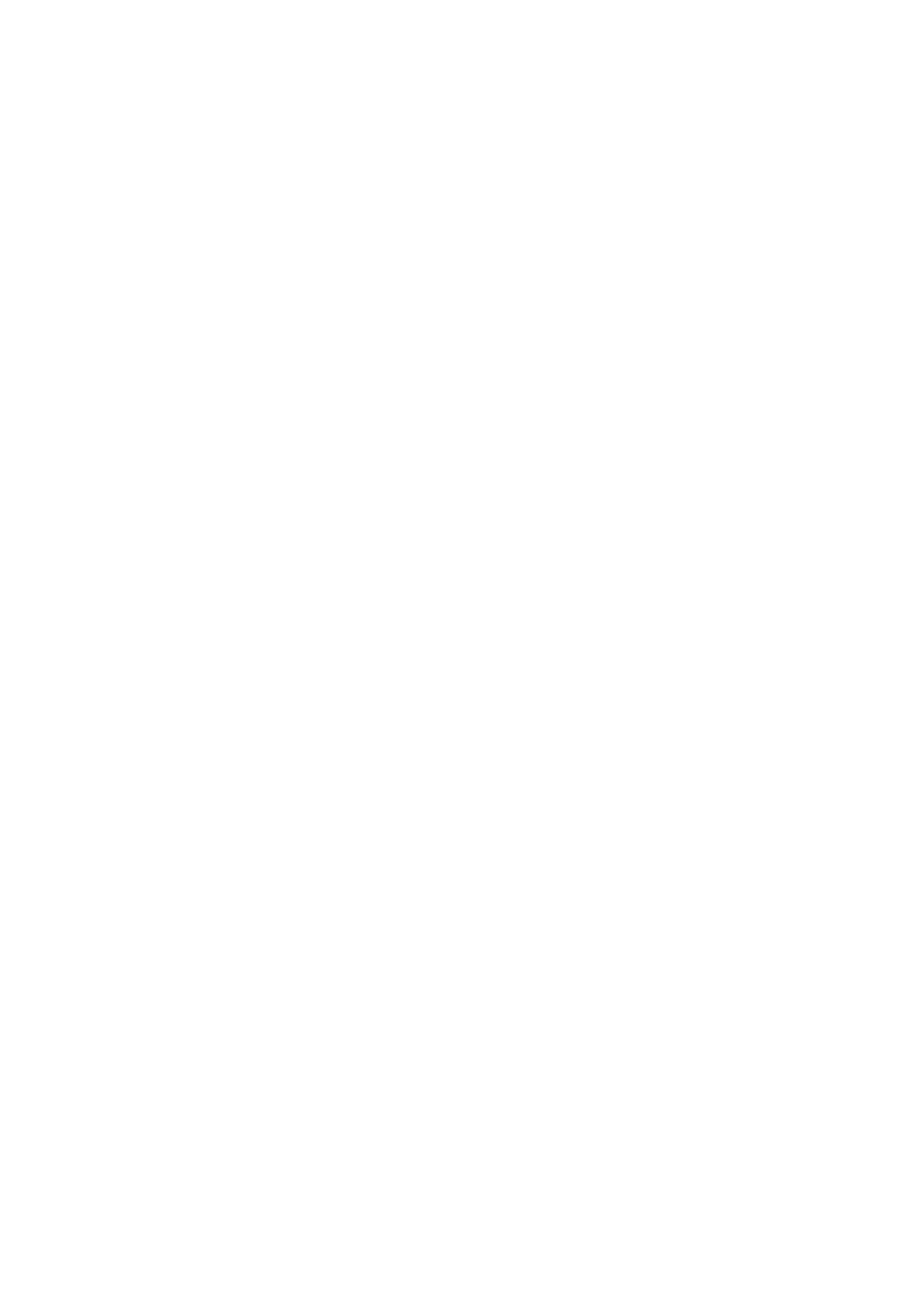# EUROPEAN STANDARD

## **EN ISO 11402:2005/AC**

NORME EUROPÉENNE EUROPÄISCHE NORM

May 2006 Mai 2006 Mai 2006

**ICS** 83.080.10

English version Version Française Deutsche Fassung

Phenolic, amino and condensation resins - Determination of freeformaldehyde content (ISO 11402:2004)

Résines phénoliques, aminiques et de condensation - Dosage du formaldéhyde libre (ISO 11402:2004)

Phenol-, Amin- und Kondensationsharze - Bestimmung des Gehalts an freiem Formaldehyd (ISO 11402:2004)

This corrigendum becomes effective on 3 May 2006 for incorporation in the three official language versions of the EN.

Ce corrigendum prendra effet le 3 mai 2006 pour incorporation dans les trois versions linguistiques officielles de la EN.

Die Berichtigung tritt am 3.Mai 2006 zur Einarbeitung in die drei offiziellen Sprachfassungen der EN in Kraft.



EUROPEAN COMMITTEE FOR STANDARDIZATION COMITÉ EUROPÉEN DE NORMALISATION EUROPÄISCHES KOMITEE FÜR NORMUNG

**Management Centre: rue de Stassart, 36 B-1050 Brussels**

© 2006 CEN All rights of exploitation in any form and by any means reserved worldwide for CEN national Members. Tous droits d'exploitation sous quelque forme et de quelque manière que ce soit réservés dans le monde entier aux membres nationaux du CEN.

Alle Rechte der Verwertung, gleich in welcher Form und in welchem Verfahren, sind weltweit den nationalen Mitgliedern von CEN vorbehalten.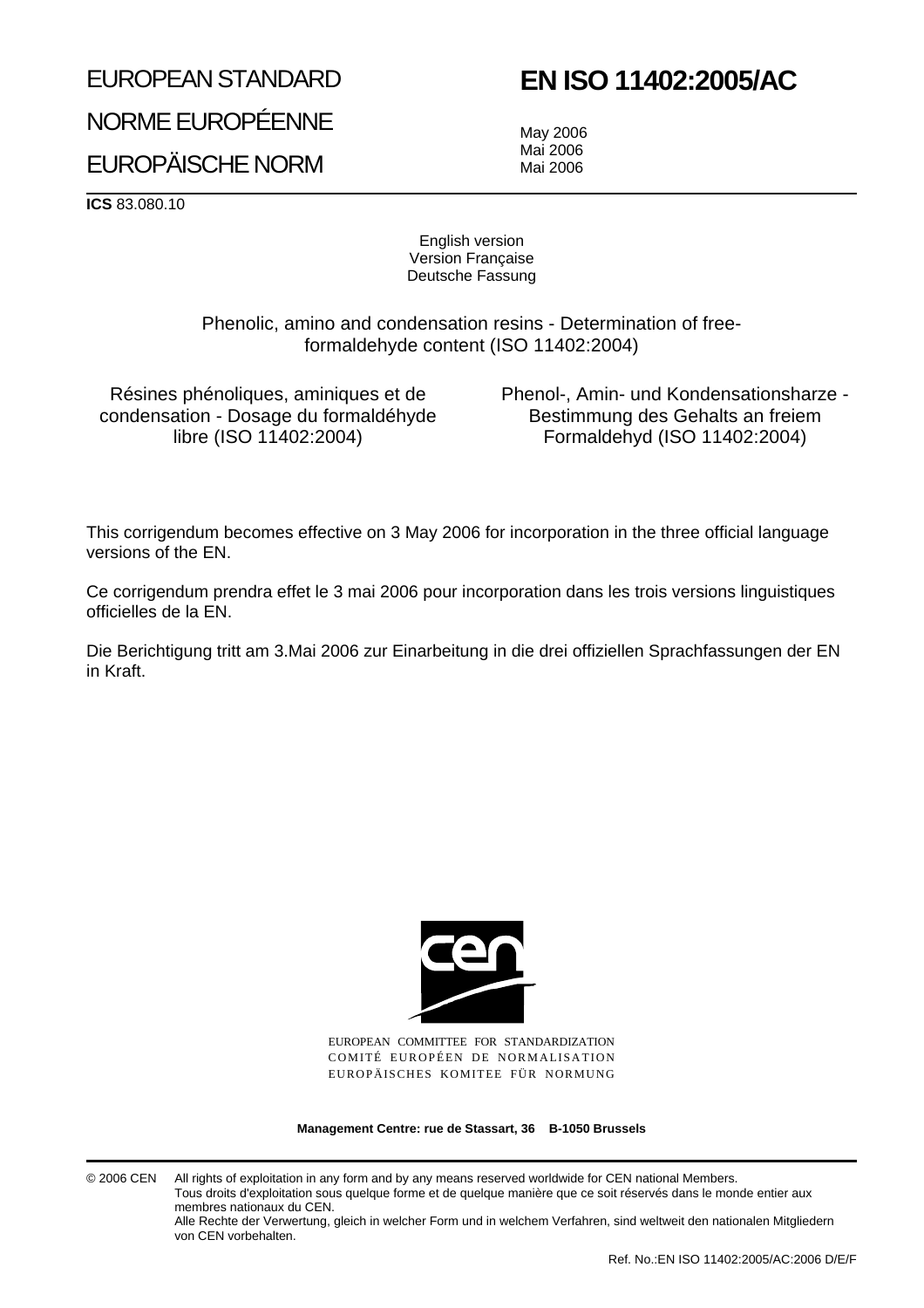#### **English version**

The superseding note shall be modified as follows:

On the title page **Supersedes EN ISO 11402:1998, EN ISO 9397:1997, EN ISO 9020:1998** 

In the foreword

This document supersedes EN ISO 11402:1998, EN ISO 9397:1997 and EN ISO 9020:1998.

#### **Version française**

La mention de remplacement doit être modifiée comme suit:

Sur la page de titre **Remplace EN ISO 11402:1998, EN ISO 9397:1997, EN ISO 9020:1998** 

Dans l'avant-propos Le présent document remplace l'EN ISO 11402:1998, l'EN ISO 9397:1997 et l'EN ISO 9020:1998.

#### **Deutsche Fassung**

Der Ersatzvermerk muss wie folgt modifiziert werden:

Auf der Titelseite: **Ersatz für EN ISO 11402:1998, EN ISO 9397:1997 und EN ISO 9020:1998.** 

Im Vorwort: Dieses Dokument ersetzt EN ISO 11402:1998, EN ISO 9397:1997 und EN ISO 9020:1998.